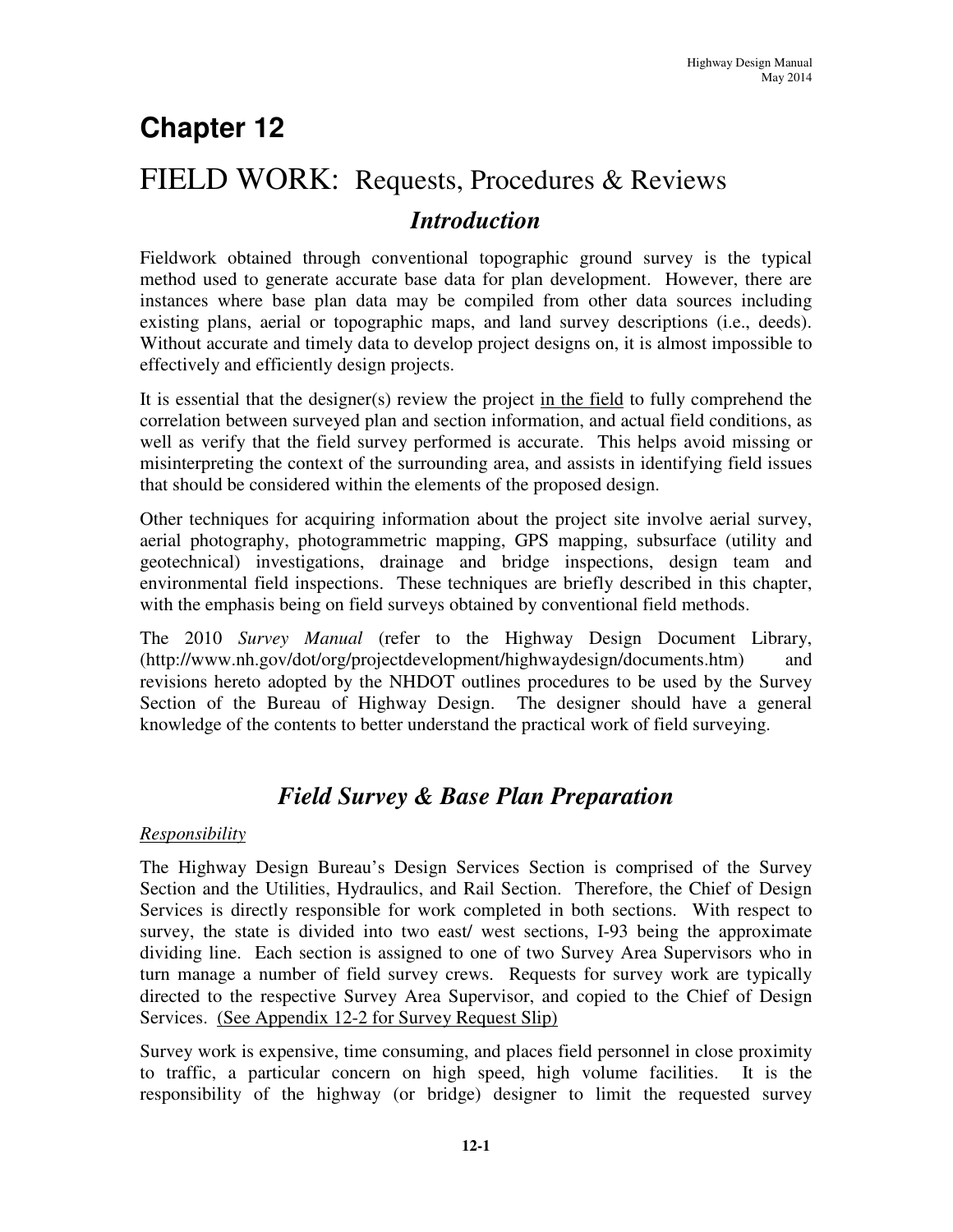information to that which is necessary to properly complete the design. However, it is also important to obtain enough information to avoid remobilizing survey crews and other ancillary resources, such as traffic control, which can be an expensive portion of the survey process should lane closures, shadow vehicles, uniformed officers with vehicles, etc., be needed to safely gather the data.

## *Base Data*

Base data may include the following:

- Photogrammetric or Aerial mapping tied to the State Plane Coordinate System. Aerial mapping typically provides 2 dimensional information, an X (northing) & Y (easting); while Photogrammetry can be either 2 or 3 dimensional with an X (northing), Y (easting),  $\&$  Z (elevation).
- Old record (As-Built) project plans
- Bridge inspection and drainage reports
- Driveway permits for major traffic generators; District approves permits for business and site developments and maintains a record of the granted permit
- U.S. Geological Survey Quadrangle sheets
- Traverse lines tied to the State Plane Coordinate System
- Written and verbal information
- Major property line information on plats or subdivision plans
- Municipal and/or Public utility plans showing manhole locations, valve and shut-off locations, hydrant locations, transmission and distribution lines, and other visible and/or subsurface features.
- Subsurface utilities obtained from plans provided by the utilities

*Developing Base Plans without Survey*: In some instances, when the project scope is limited to basic pavement rehabilitation with minimal drainage and guardrail improvements, base plans are produced without the benefit of field survey. See Appendix 12-1 Existing Data Locations for suggested locations of existing data for project background information and base plan development.

## *Horizontal Control*

The New Hampshire State Plane Coordinate System of 1983 is used on all NHDOT projects. The advantages of using the State Plane Coordinate System are:

- All control surveys are on a single datum, and thus the relationship of one survey to others is established.
- All subsequent surveys can originate and close at stations of known position and reliability. Therefore, the reliability of the new survey can be easily determined and adjusted, if necessary.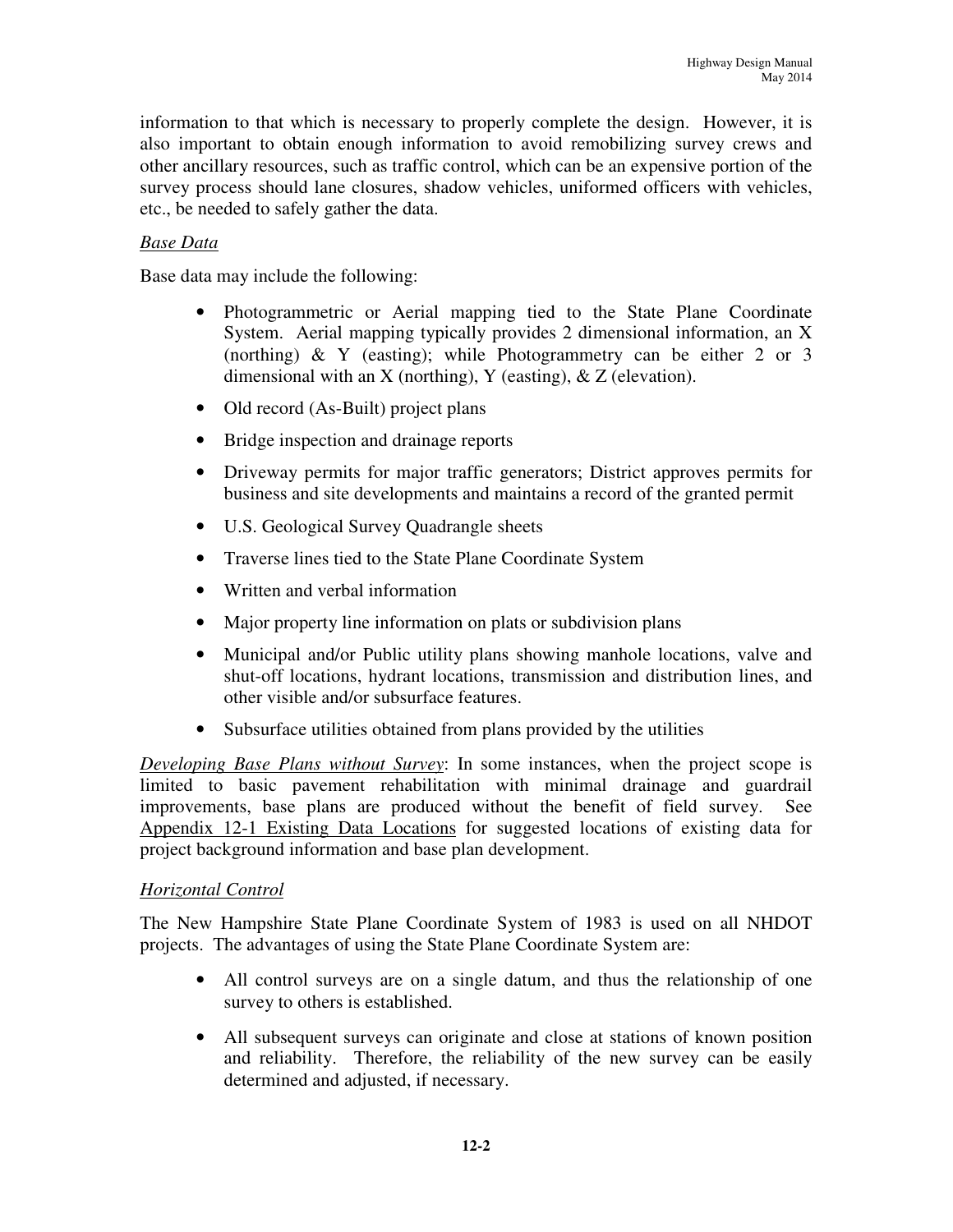- With GPS technology, points can be readily reestablished if geodetic monuments are unavailable.
- Route surveys can be started at various points along the route with assurance that the survey sections will "fit."

The datum must be noted appropriately on all plans.

#### *Vertical Control*

For all projects involving survey, elevations of all Geodetic Monuments and the subsequent traverse points are relative to National Geodetic Vertical Datum of 1929 (NGVD29) or to the North American Vertical Datum of 1988 (NAVD88). The datum used must be noted on all plans. The designer will confer with the Survey Area Supervisor to confirm whether the 1929 or 1988 vertical datum was utilized on their particular project. This information is necessary to complete the survey note contained under the 'General Notes' on the 'Index of Sheets and General Notes' sheet in the contract plans. (Note: Survey will put a note in the Survey Data Recorder (SDR) file stating what datum was used.)

#### *Types of Survey*

#### *Preliminary (Pre-Construction) Surveys*

Preliminary surveys are defined as any survey work performed prior to advertising the project for construction. This includes establishment of a primary traverse and complete 3 dimensional (x,y,z) topographic ground survey coverage of the project area. Particular attention must be given to all details on the surface, underground (i.e. utilities, drainage), or overhead, which may in any way affect the location or construction of the proposed improvements.

The purpose of the preliminary survey is to facilitate the preparation of preliminary plans. When the project scope is fully established, the preliminary survey can be a complete contract plans survey.

Prior to entry onto any private property, Right-to-Enter letters are sent to all property owners within the project area. Property owners are given ten (10) working days to respond to these letters once they have been sent from NHDOT Headquarters.

When information from old as-built plans is outdated, or insufficient, to provide the necessary project plan coverage with sufficient accuracy, new survey may be requested. Some projects of limited scope such as, guardrail replacement or pavement rehabilitation, may utilize existing as-built plans or basic field data that result in simplified plan "sketches" without full survey. Essential data pertinent to the intent of the project is verified and/or located in the field by the Design personnel. Photographs, videos, van data (available through Materials & Research), and various intranet maps, may be of value as they provide additional reference material, and may eliminate additional field reconnaissance, while also providing a visual record of the existing preconstruction condition. In the end, the final base plan should provide a sufficient amount of information to permit the various stakeholders (ROW,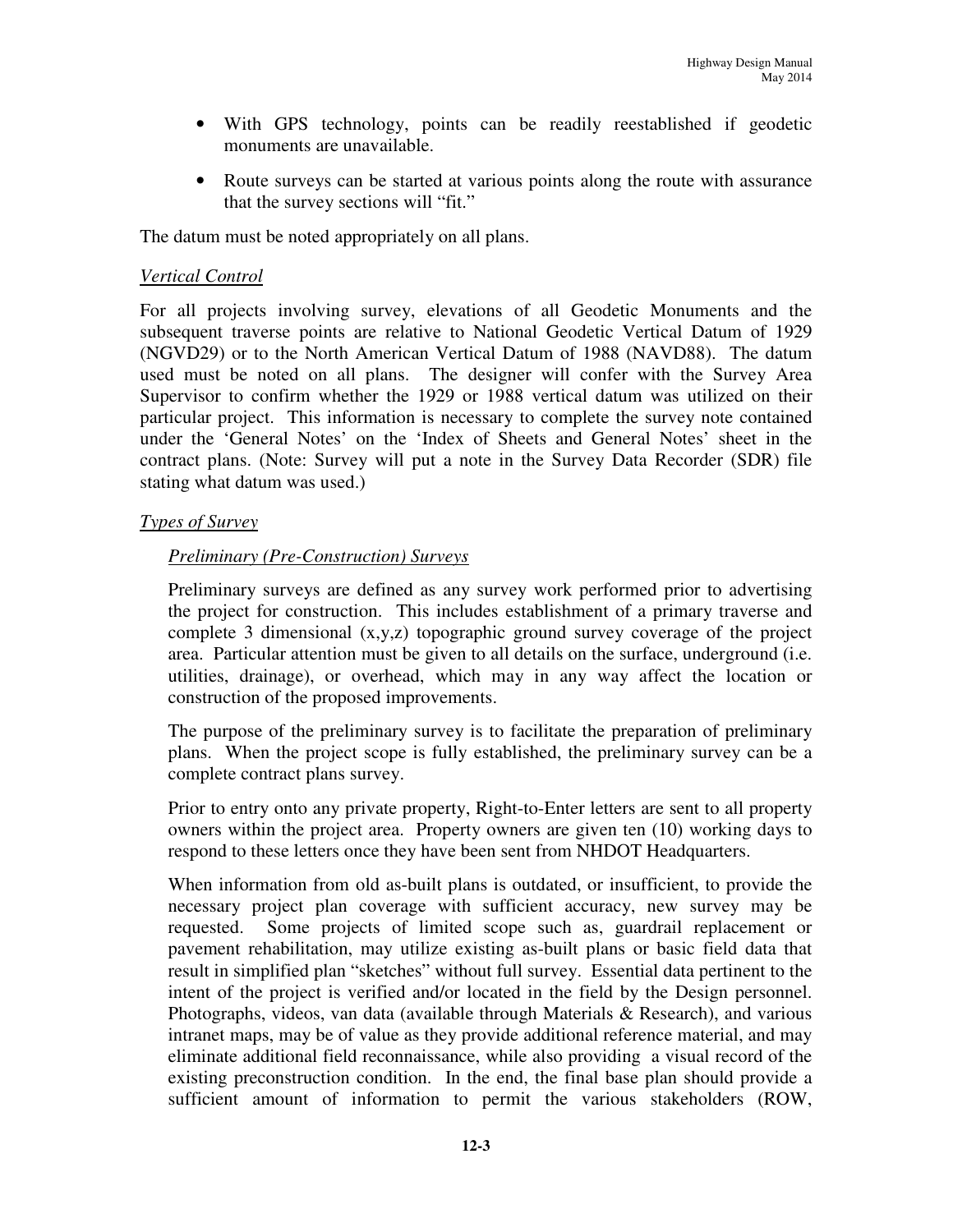Environment, Utilities, etc.) to utilize it to complete their work, and avoid rework or unnecessary delays.

With the advent of computer aided design and drafting (CAD/D) and Total Station/Data Recorder surveying technology, the need to return to the project area is less likely than in the past. The preliminary survey covers a wide area and includes river grids, drainage outfalls and channels, wetland delineation and information around structures that may be necessary for quantity calculations. In some instances, the survey crew is not required to return to the project area until the proposed construction line layout is requested for geotechnical investigation or expanded survey is required.

There are times when new site developments occur within the project limits after the initial survey. New developments that alter curb lines, change drainage, and modify slope conditions, etc., should be added to the existing conditions drawing so contract designs and quantities are as accurate as possible. If a site plan can be obtained, the new information should be added to the (EDD) existing digitized detail drawing. If a site survey is obtained, the information is added to the (EXD) existing detail drawing. NHDOT naming convention standards for CAD/D drawings are located on the intranet at http://dotweb/cadd/msv8/existdetail.htm

With rare exception, profiles, cross-sections and river grids are typically produced electronically, based on surveyed information. If any alignment changes are necessary, adjustments are made using CAD/D, and new profiles, cross-sections and grids are produced. Preliminary Design's Plan Prep section is responsible for developing and field checking a 3-dimensional ground model based upon the Survey Data Recorder (SDR) information gathered. If there are any inconsistencies, Plan Prep will contact the Survey Area Supervisor to resolve the issue(s).

## *Construction Line Layout*

Once a project advertises, the Survey Area Supervisor will contact the Design Team to obtain a COGO (Coordinate Geometry) report of the proposed construction alignment, so a field crew can lay out the alignment in the field prior to construction. (See Appendix 12-3 Sample COGO Report) In addition, a COGO report of proposed relocated utility pole locations is provided so the field crew can simultaneously lay out the utility locations with the alignment.

#### *Post Construction Surveys*

Post construction surveys are those surveys completed after construction is complete. Though they are no longer common practice, surveys following completion of construction are sometimes requested in conjunction with a final audit to determine final quantities of certain pay items and show the as-built location of the improvements made as part of the project. As a minimum, the Contract Administrator will request that survey be completed to accurately locate bounds constructed as part of the project for accurate record of the right-of-way.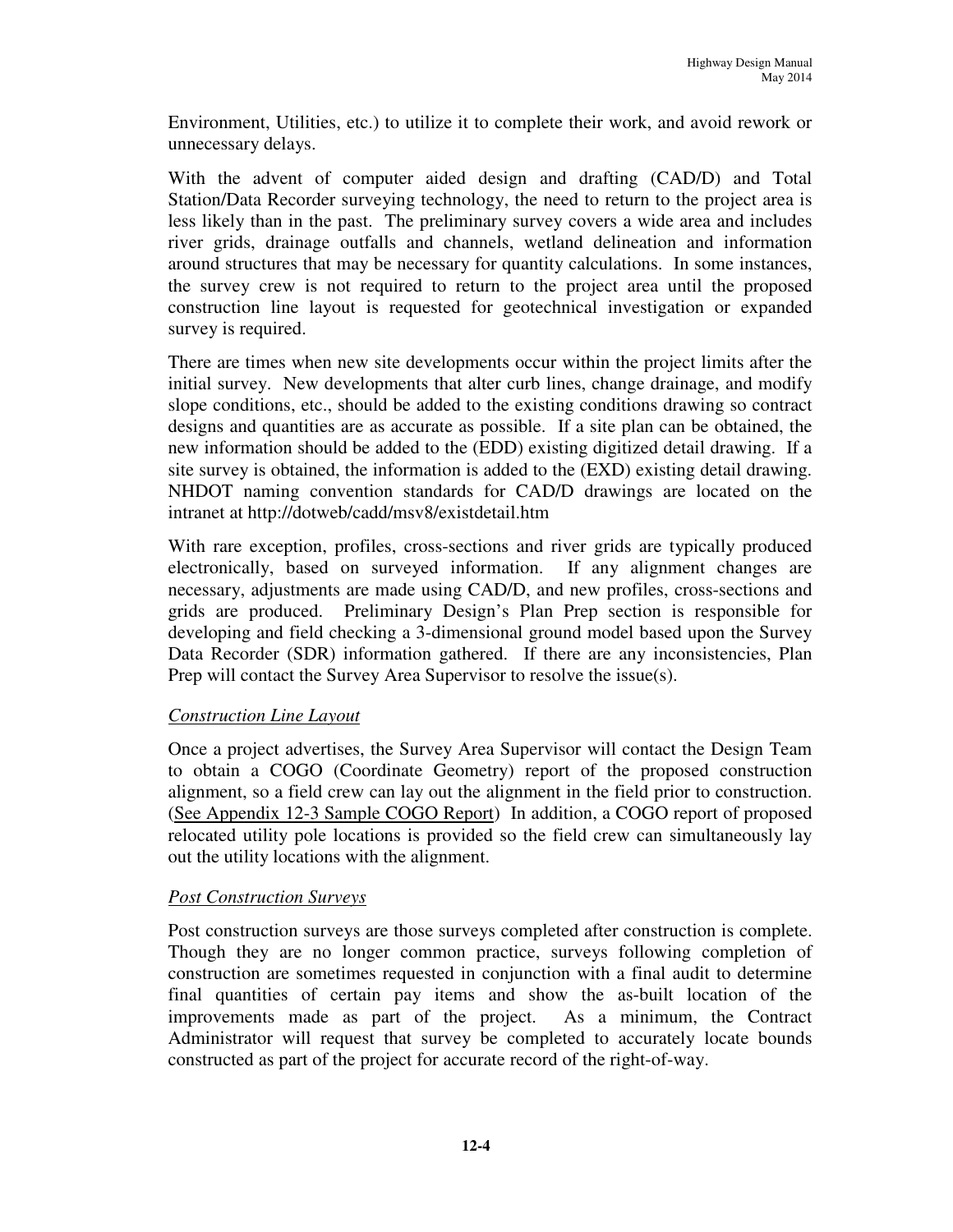# *Computations: Traverse & Benchlines*

The Survey Section is responsible for computing the closure of horizontal traverses and adjusting bench runs before turning them over to the design teams. Computations and adjustments are made by computer. The original computations are retained in CAD/D for use throughout the duration of the project.

# *Field Books: Plotting Detail & Descriptions*

The Plan Prep Section of Preliminary Design generates a 3-D ground model, plots detail and topography, using SDR information and field book descriptions generated by the Survey crews.

Field books contain descriptions for various ground features identified in the field and are used as a guide for Plan Prep to produce an accurate computer ground model and plans. Any questions regarding information shown, or not shown, should be resolved by referring to the field book. Field books are hard copy notebooks of survey information gathered by a survey crew. Recent practice is to have this information scanned and stored electronically. (See Appendix 12-4 Scanned Field Book Location & Sample) (Note: Not all crews have access to this yet, but hopefully will in the near future.)

Survey crews are required to log the date, weather, survey members and their duties at the start of each work day. Field books allow the crew to make notes regarding specific details (pole numbers, fence  $\&$  structure types, etc.) of the survey that are not readily stored in the SDR file.

Field books also specify the reference traverse used for the topographic locations. All traverse points are normally shown on the plan. The Survey Section will make every effort to number the traverse points so as not to duplicate point numbers.

Standard graphic symbols and drafting practices are used to provide consistency in the preparation of plans. Standard abbreviations and symbols used in field survey books are illustrated in the *Survey Manual* (2).

# *Other Field Information*

## *Right-of-Way Monumentation*

All existing right-of-way monumentation (bounds, pins, etc.) is to be located by survey as part of the initial survey request. Coordinate this initial request with the Bureau of Rightof-Way so ROW can prepare a plan showing anticipated locations of monumentation based on record and site plans.

#### *Land Boundaries*

Land boundary markers may have legal, as well as historical, significance. Both considerations should be recognized. Surveyors are instructed to record the markings on monuments, and designers must be aware that plans should show the location accurately.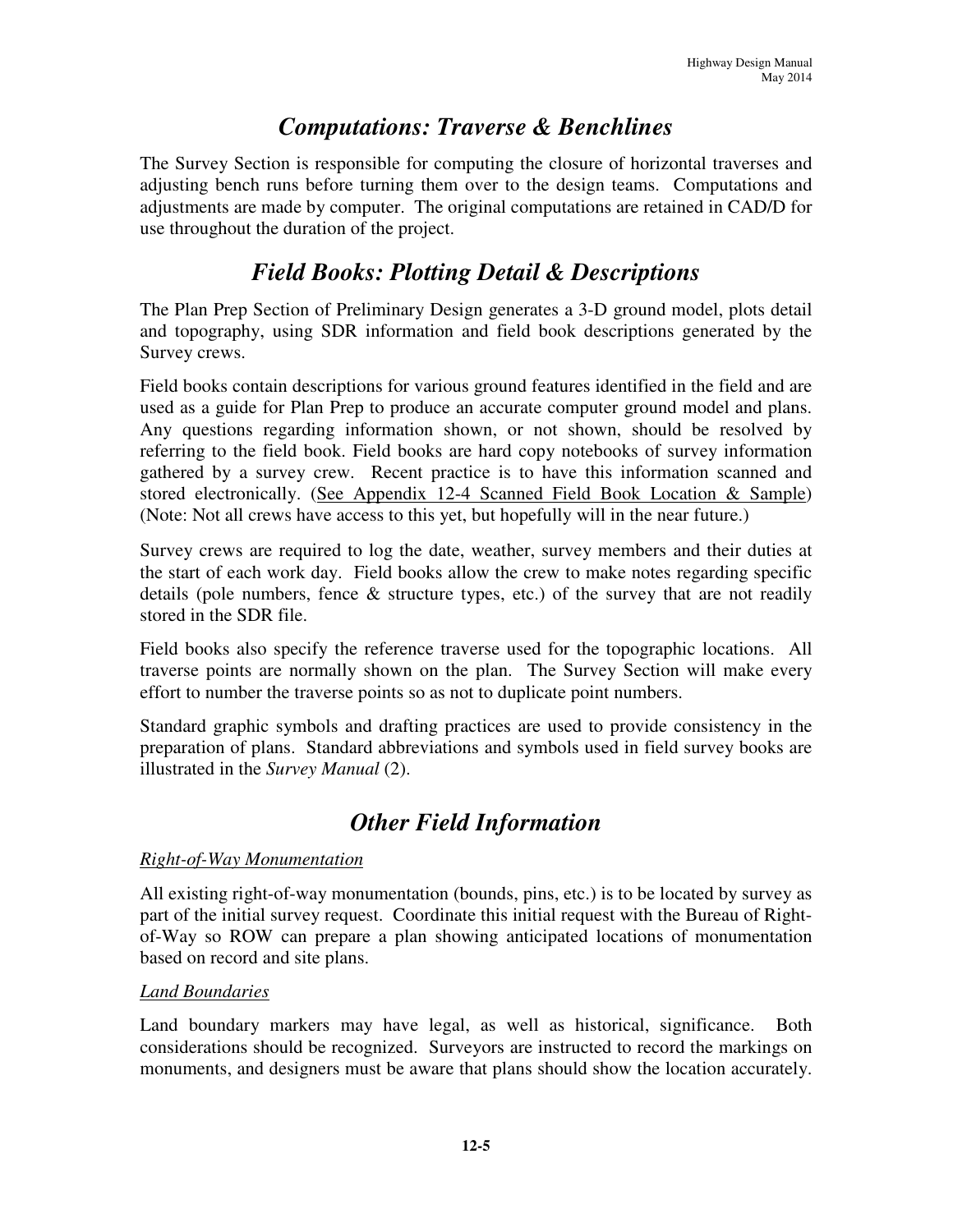The Commissioner is responsible for making policy decisions concerning reestablishment of monuments, or dealing with historical markers.

#### *Legal*

Boundary markers established by public surveyors must not be moved without authority of the NHDOT. Surveyors of the NHDOT locate boundary markers and reference them for later re-establishment if necessary. Government benchmarks (there are multiple agencies with benchmarks, including USGS), triangulation monuments, or officially set landlines of public surveys, must be referenced or replaced. This work should be coordinated through the Survey Office with the responsible authority. Work to replace or re-establish these features may require services of a licensed land surveyor through a statewide surveying consultant or contract item.

#### *Historical, Cultural, Conservation, and Hazardous*

Old, well-established landmarks may have historical significance and must be identified as a potential environmental (cultural resource) consideration. A marker or landmark may be a granite survey bound, stone, heavy iron stake, or historic tree. The designer will confirm that the project's Environmental Manager (refer to Chapter 1 - Related Bureaus and Organizations, Bureau of Environment section, Chapter 2 Project Development Process, and Appendix 12-6 for Bureau of Environment Organization Chart) is coordinating early on with any historical or conservation groups for the project area. The project surveyors should be alerted if there are any known or suspected historical landmarks, cultural, conservation, or hazardous sites, within the project area.

#### *Environmental Delineation – Wetland & Invasive Plants*

Every project will involve coordination and review by the Bureau of Environment. Design personnel should take note of any wet areas, invasive plants, and active stream crossings identified during field reviews. The designer will coordinate early on with the project's Environmental Manager for wetland and invasive plant delineation, and stream assessments, as environmental permitting and stream crossing rules influence drainage design and project schedule with respect to permitting.

#### *Bridge, Large Culvert, and Major Retaining Wall Sites*

The Bureau of Bridge Design is typically responsible for requesting more in-depth survey and boring information for bridges including any major drainage hydrographic surveys. Waterway openings at bridges as well as major drainage structures are always given special consideration by the survey crews. The Bureau of Materials and Research should always be consulted for foundation suitability and boring locations when contemplating installation of large box culverts and retaining walls.

#### *High-Water Marks & Eroded Areas*

Survey crews and field reviews should note the presence of debris piles or wash within the project limits. When warranted and possible, designers should consider contacting maintenance personnel or nearby property owners, to obtain information on flood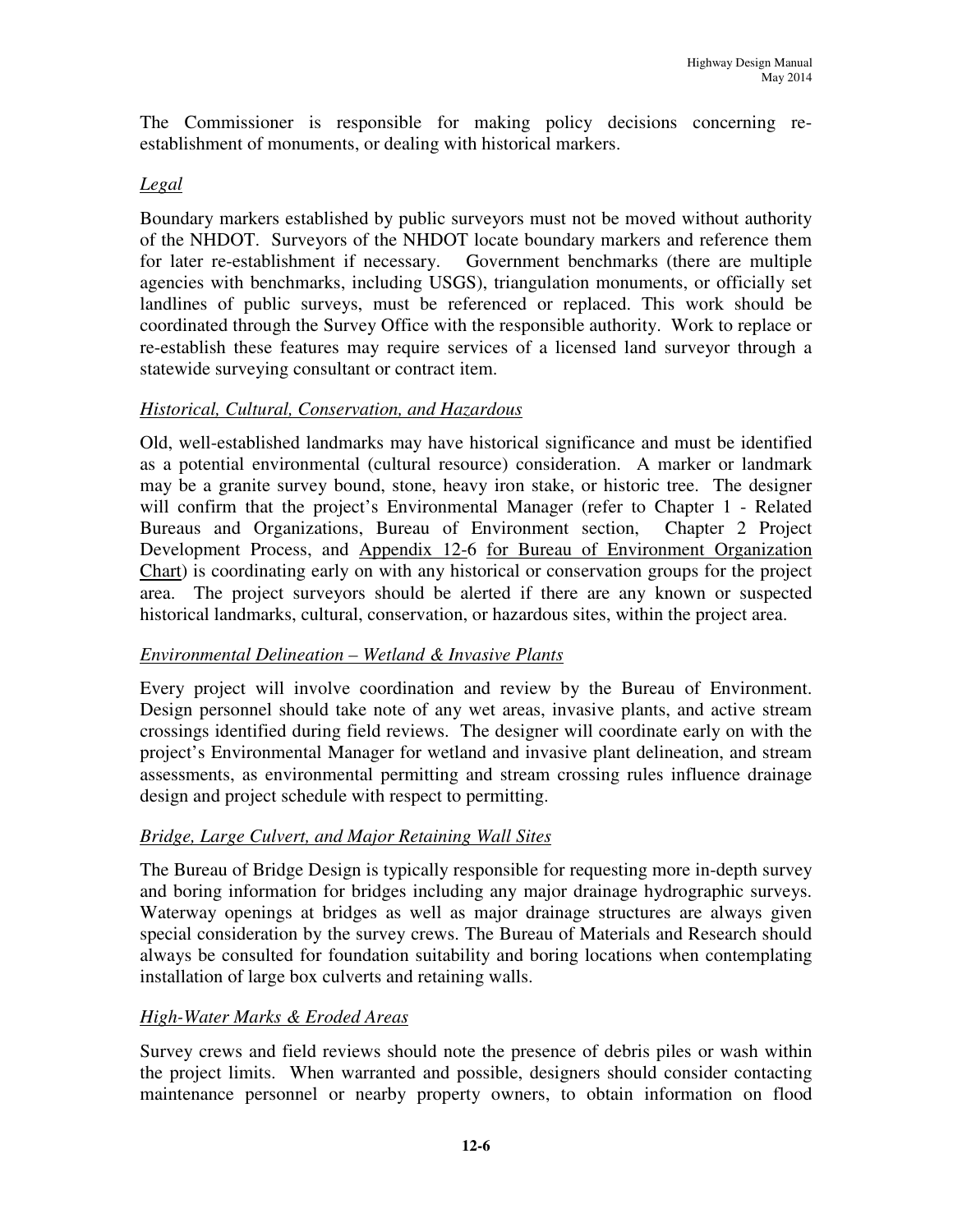frequency and elevation. Many times, the reported frequency will coincide with major storms of record, which is useful information for the drainage designer. Significant erosion or washouts should be noted and reported.

### *Field location of Borings*

Locations of subsurface explorations (test borings and test pits), both proposed and actual, are recorded in the field notes. Although the designer will typically refer to the recommendations in the Geotechnical Report (prepared by the Bureau of Materials and Research – see Chapter 1 Related Bureaus and Chapter 2 Project Development Process), the designer may need to refer to the field notes occasionally to check ground elevations to compare with the subsurface exploration logs. Subsurface exploration records are prepared and filed by the Bureau of Materials and Research.

#### *Utilities*

Utilities of all types, aerial, surface and sub-surface features for underground, including: water and gas shutoff valves, electrical pull boxes, manholes (sewer, electric, telephone), poles, etc., are field located when possible, and then supplemented using 'as-built' plans provided by the utility companies. Be aware that 'as-builts' are not always accurate and are required to be verified by the individual utilities early in the utility coordination process. Depending on project needs, more exact methods of locating utility locations may be required. See the Subsurface Investigation – Geotechnical and Utility section below for additional information.

#### *Septic Systems & Wells*

Existing septic systems and wells that could be potentially impacted by a project should be located by survey when possible. Often, there is no physical evidence of the septic system, and wells can be missed by survey when not obvious. Occasionally locations can be obtained from site plans filed with the Town, or permit applications filed with the Department of Environmental Services.

#### *Design Team Field Reviews*

See Appendix 12-7 Field & Emergency Review Guidelines for suggested field review procedures, equipment, and data.

# *Aerial Survey*

Aerial surveys performed by others for use by the NHDOT consist of enlarged photographs or photogrammetric mapping to be used for preliminary and/or final design purposes allowing for preparation of a 2-dimensional base plan.

There are a number of combinations of aerial photographs and maps, which can be used by the designer. In all cases, there are limitations to the accuracy that should be recognized. In particular, enlarged, uncontrolled photographs are less distorted in the center. However, all original distortion is magnified. The enlargement sometimes gives the designer 'scale confidence' that is not justified.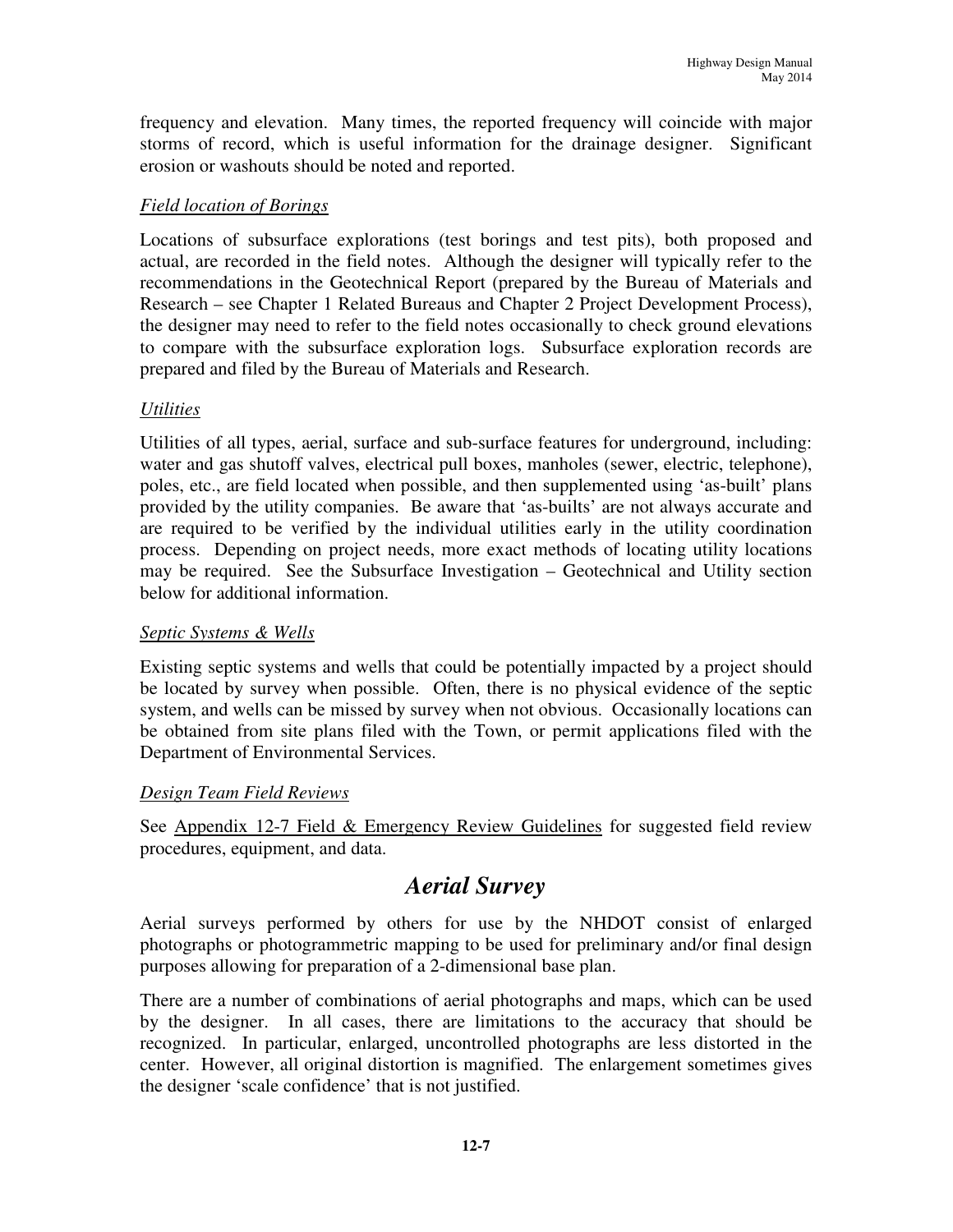Another significant limitation of aerial survey is the density of vegetative cover. This is of particular concern in areas with coniferous vegetation. The areas where deciduous vegetation is prevalent can often be worked around by performing flights during late fall/ early winter, prior to snowfall, when the leaves have fallen and do not obscure the ground.

There are however, significant advantages to using aerial enlargements, especially from a preliminary design standpoint. For example, the area of interest can be determined with reasonable accuracy from photographs and this information (embellished) can be used as a location map for presentations or as a mark-up to request more accurate ground survey.

#### Accuracy Limitations

When dealing with photogrammetrically prepared, planimetric or topographic maps, the designer should be aware of the accuracy to be expected. The Department has established two sets of specifications for photogrammetric mapping. The criteria for the *Planning* level specification are the national mapping standards and are listed below in Table A. The *Engineering* specification requires the information to be processed using more accurate control. This requires extensive ground control set by the Department's Geodetic Section. The specific criteria are listed below in Table B:

#### **TABLE A** *(Planning Level accuracy)*

| Contours               | 90 percent of solid-line contours will be 1/2 of a contour<br>interval from true elevation. 10 percent may not be in error<br>more than one contour interval.                                                                                       |
|------------------------|-----------------------------------------------------------------------------------------------------------------------------------------------------------------------------------------------------------------------------------------------------|
| <b>Spot Elevations</b> | 90 percent within 1/4 of a contour interval, 10 percent<br>within 1/2 of a contour interval.                                                                                                                                                        |
| Coordinate Grids       | All grid coordinates will be within $0.01$ inches $(0.25 \text{ mm})$<br>of true value.                                                                                                                                                             |
| Planimetry             | 90 percent of all well-defined objects (on photographs) will<br>be positioned to $0.025$ inches $(0.625 \text{ mm})$ of their true<br>position. No feature will be misplaced by more than 0.05<br>inches (1.25 mm) from true coordinate's position. |

#### **TABLE B** *(Engineering Level accuracy)*

| <b>Transportation Surfaces</b>                  | 2.5 in or less (62 mm) This category includes<br>features such as paved or unpaved roads, shoulders,<br>parking lots and driveways, as well as curbs,<br>bridges, retaining walls and sidewalks.       |  |
|-------------------------------------------------|--------------------------------------------------------------------------------------------------------------------------------------------------------------------------------------------------------|--|
| <b>Engineering Surfaces/</b><br><b>Drainage</b> | 5 in or less (125 mm) This category includes<br>features such as roadway embankments, drainage<br>ditches, water-body edges, lawns and areas within<br>60 ft $(20 \text{ m})$ of the edge of pavement. |  |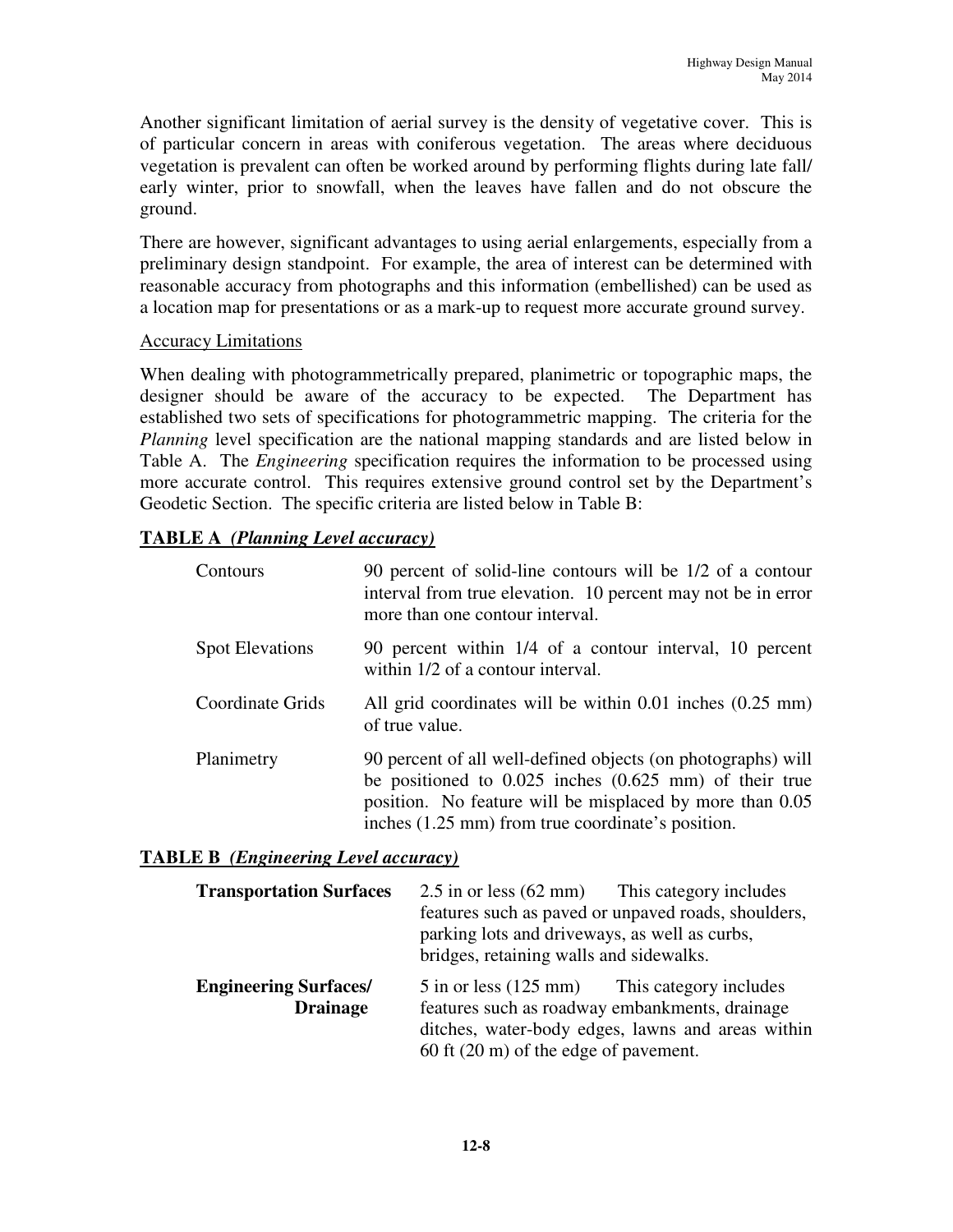**Other Surfaces** 10 in or less (250 mm) Non-engineered surfaces and areas over 60 ft (20 m) from the edge of pavement.

# *LIDAR*

LIDAR, Light Detection and Ranging, is a newer methodology that uses low level laser pulses in conjunction with GPS (Global Positioning System) to develop 3-dimensional topographic maps. Though not widely used by the Department yet, it holds potential to be of ample assistance to the designer. Currently, LIDAR mapping for limited areas of the state is available through NH GRANIT at the following UNH web address: http://lidar.unh.edu/map/

# *Subsurface Investigation: Geotechnical & Utilities*

Underground geotechnical and utility information, at best, is the educated interpretation of existing conditions by trained geologists and/or engineers based upon state-of-the-art technology and information available. The designer should accept findings with the understanding that the information is the best practically obtainable, given the obvious limitations.

## *Utility Reconnaissance*

Underground utility locations evidenced by visible surface features (e.g. manholes, water shutoffs) should be accepted as relatively accurate but critical locations, that may be impacted due to installation of drainage, roadway selects, or signal conduit, may need to be uncovered (potholed) by the utility company and positively located by the survey crew. Subsurface Utility Engineering (S.U.E.) may be utilized by the Department, as determined by the Highway Design Bureau's Design Services section (see UTILITIES, Chapter 9), to more accurately locate existing underground utility facilities. This process involves several different methods for obtaining existing underground utility information. The four quality levels of utility depiction as described in the American Society of Civil Engineers *CI/ASCE 38-02, Standard Guideline for the Collection and Depiction of Existing Subsurface Utility Data* (1) are listed below:

*Quality Level D* - Typically referred to as "records research," this level provides information that has been obtained from existing records or oral recollections.

*Quality Level C* - This level adds field survey of visible, aboveground utility facilities such as valves, fire hydrants, manholes, etc., reconciled to existing utility records (identified by field survey).

*Quality Level B* (Designating) - This level involves using surface geophysical prospecting techniques to determine the existence and horizontal position of underground utilities.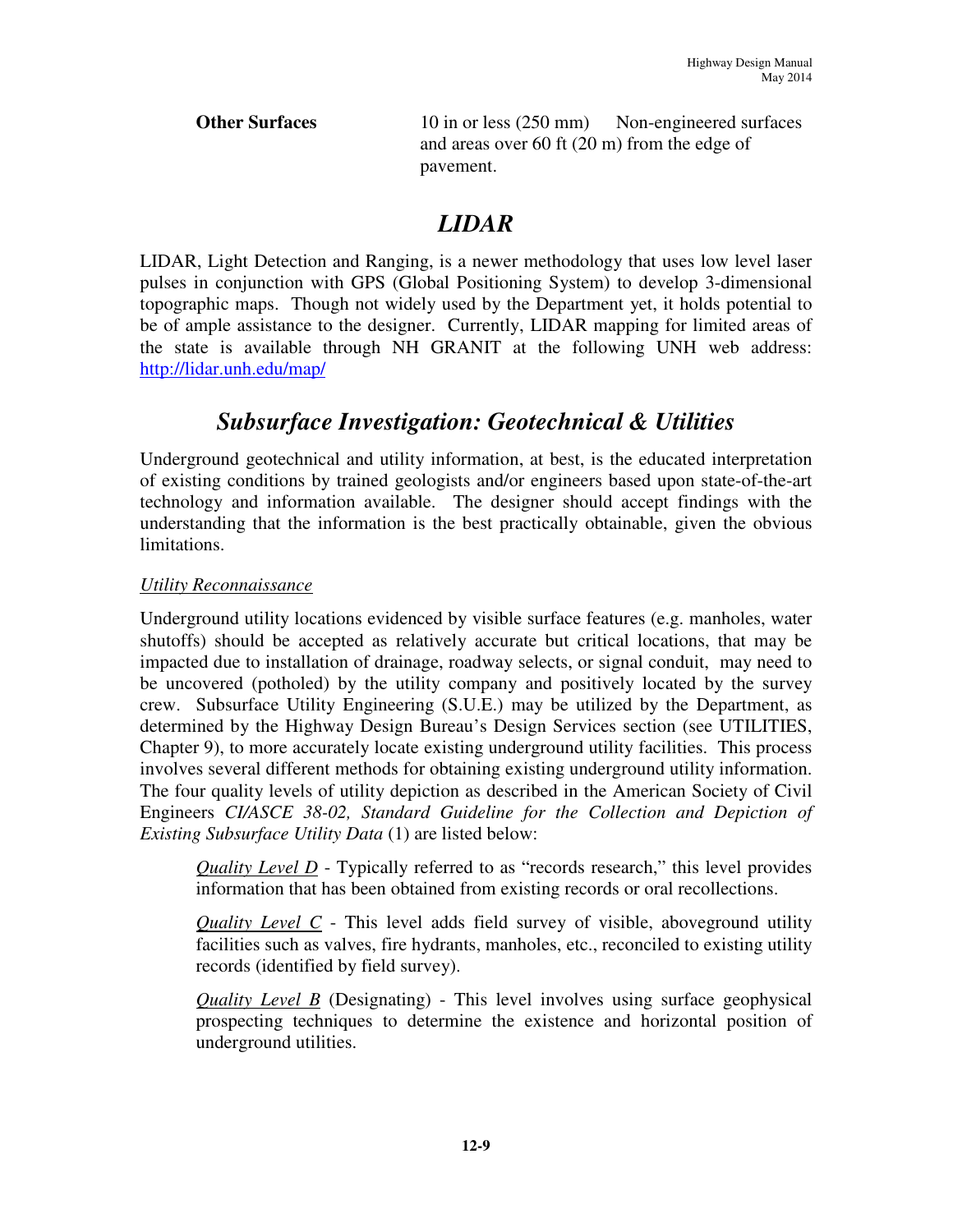*Quality Level A* (Locating) - This level uses minimally intrusive excavation equipment at critical points to determine the precise horizontal and vertical location as well as other utility attributes of the underground utilities.

The use of quality levels allows engineers and project owners to certify on the plans that a certain level of accuracy has been provided. All four quality levels may be used on large projects, depending on the level of accuracy necessary at utility conflict points.

#### *Geotechnical Reconnaissance*

As explained briefly in Chapter 2 Project Development, personnel from the Bureau of Materials and Research, or geotechnical consultants engaged by the Department, perform geotechnical reconnaissance surveys. This type of visual inspection is sometimes supplemented by select subsurface exploration.

There are occasions when muck, bedrock locations, erodible soil, seepages, slides or settlement (evidenced by pavement subsidence, tilted guardrail or trees), or pavement rutting and cracking through embankment cut areas (a possible indication of inadequate subsurface drainage), are identified by the designer through a field review and should be discussed with the Group Supervisor or Project Manager. If underlying conditions could influence the design, thereby impacting adjoining properties, environmental resources, traffic control, or other significant design constraints, a preliminary geotechnical reconnaissance by the Bureau of Materials and Research should be requested. (For a description of support services, see Appendix 12-5 for Bureau of Materials & Research Organization Chart and Chapter 1- Related Bureaus and Organizations, Bureau of Materials & Research section.)

Likewise, if a proposed design involves bridges, large culverts, signal masts, large sign foundations, soundwalls, large ITS components, or retaining walls, the designer should consult with Materials and Research to determine if borings should be requested.

If subsurface geotechnical exploration is required, it is normally requested during the Preliminary Design phase of project development. If it wasn't performed during Preliminary Design, Final Design should request it upon project turnover to the team. Typically, the latest available plans including utility information, profiles, and crosssections are forwarded with this request. The designer should consult with the Geotechnical Chief to confirm what information they require in regard to existing conditions, pavement recommendation, and project scope. The designer should be aware of any visual physical cues noted in the field such as the presence of wetlands, cracks in slopes or pavement, leaning guardrail, etc., and should always question and bring suspicious geotechnical conditions to the attention of the Geotechnical Engineer.

**Note**: Requests for subsurface exploration must be coordinated with Design Services, Dig Safe and municipal utilities to prevent damage to underground utilities. Standard practice is to prepare a plan accompanied by a letter from the Chief of Design Services to the Bureau of Materials and Research listing the utilities known to have facilities within the area. Additionally, the designer should have coordinated with the project Environmental Manager to determine what locations, if any, exist for encountering natural or cultural resources and hazardous materials.